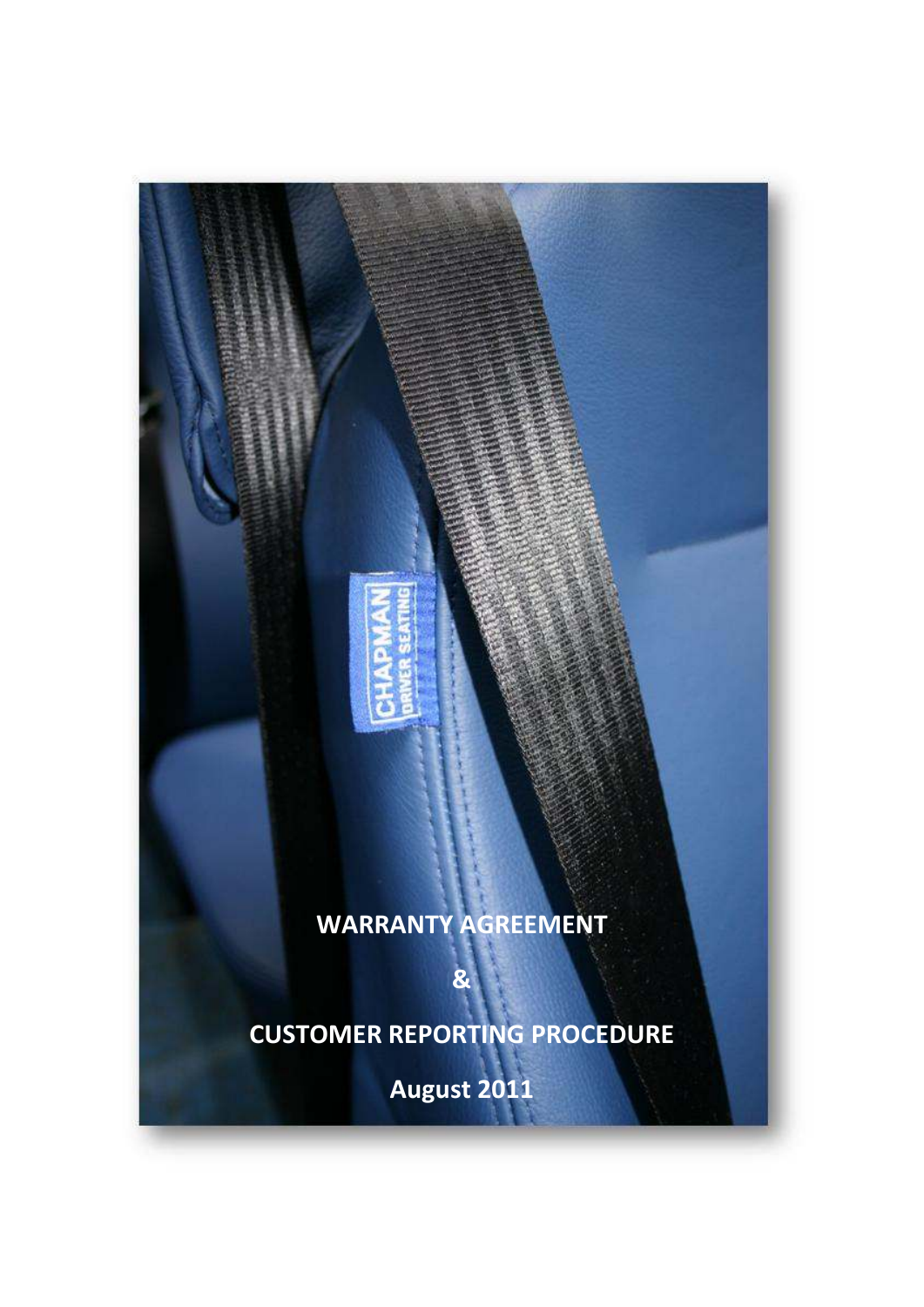# **Contents**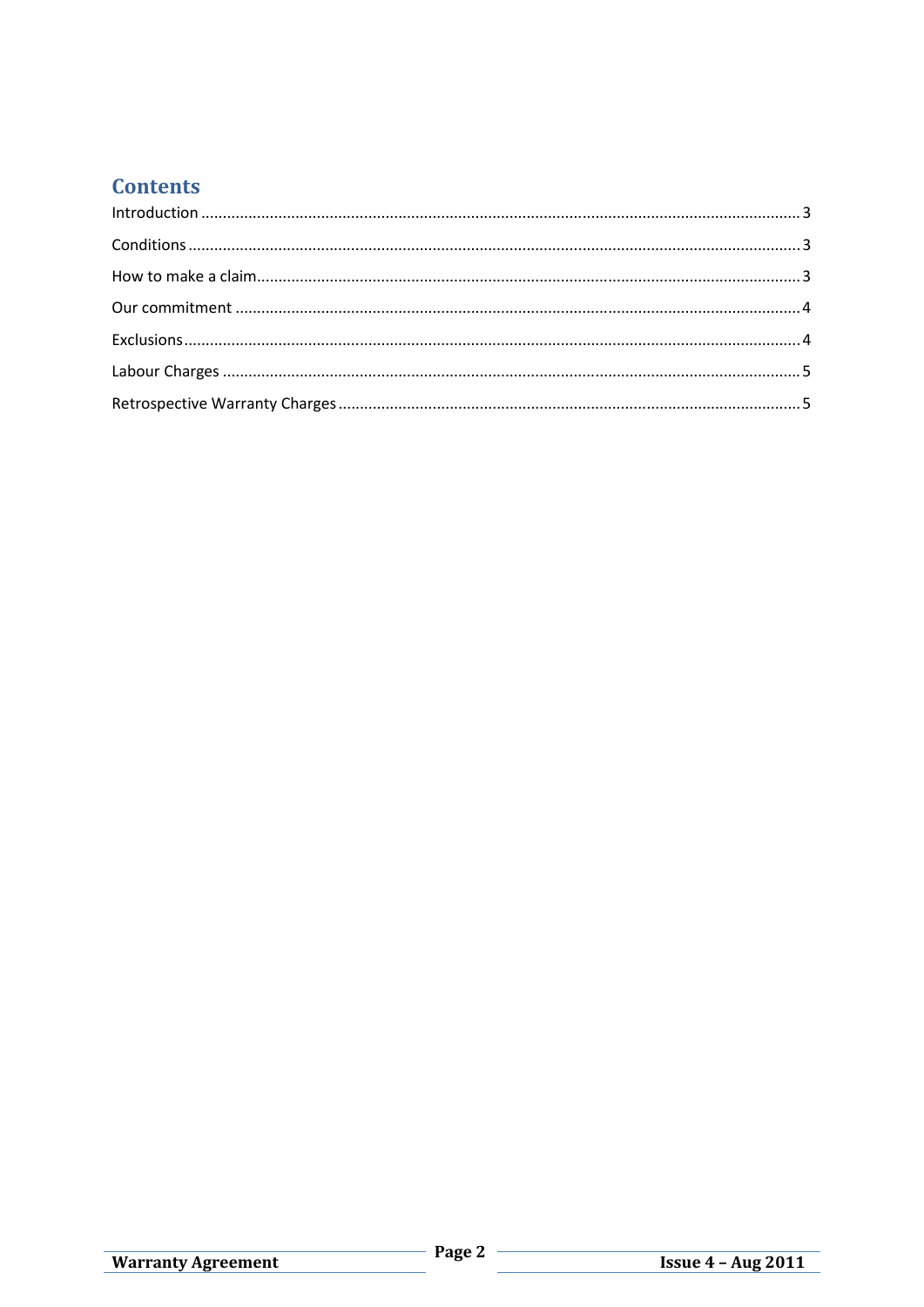## **Introduction**

This agreement applies to Chapman Driver Seating products that have been purchased direct through Chapman Driver Seating Ltd, bus builders or authorised distributors.

## **Conditions**

Product(s) supplied through bus builders will be under warranty until they are 2 years + 1 month old and commences from the date of delivery of the product(s) to the bus builder. Products supplied through authorised distributors will be under warranty for 18 months from the date of supply of the product(s) to the distributor.

The product(s) should be maintained according to our (the manufacturers) instructions (available on the website www.chapmandriverseating.com).

Normal wear and tear will be covered under warranty where we will endeavour to fix/repair the issue or replace sub assemblies or the complete product, depending on the severity of the issue.

Should the product(s) being reported have been subjected to abuse or excessive force, then this would not be classed as a valid warranty claim and will be rejected. Modification of the product(s) in any way will invalidate the warranty.

Should the reported issue be found to be an invalid/unjustified claim, any expenses incurred by Chapman, e.g. as a result of transport costs or labour, would be chargeable back to the customer at the discretion of the Chapman Driver Seating Management team.

### **How to make a claim**

We trace our products through the serial number on the product, as shown below in Fig 1. If the serial number is not given we will not accept the claim.



*Fig 1. Serial Number Example*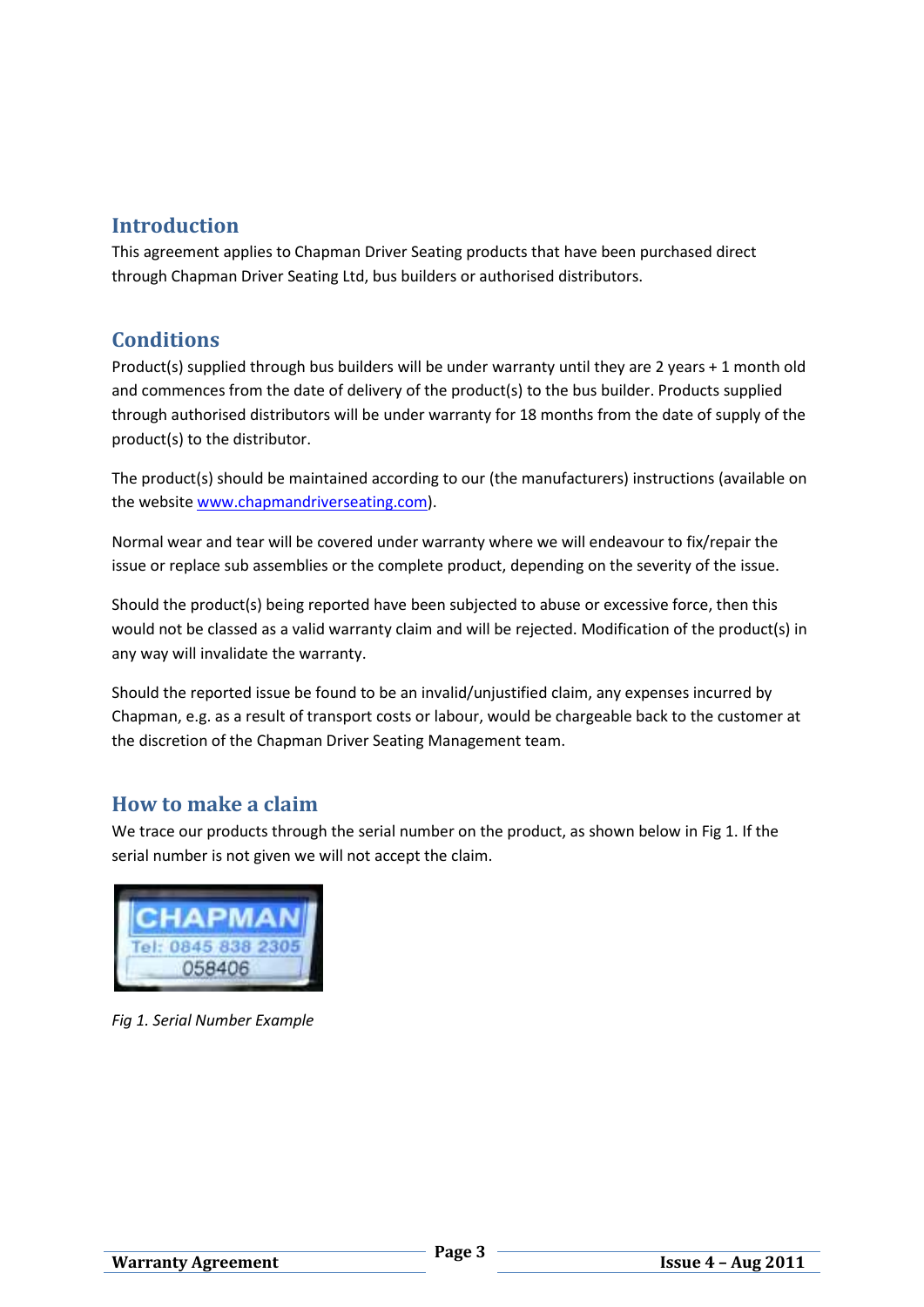You can register your warranty claim in any of the following ways:-



By phone:- Please call 0845 838 2305 and state you wish to make a warranty claim. Give the serial number of the product and any information relating to the suspected fault.



the serial number of the product and any information relating to the suspected fault.<br>By e-mail:- Please send an e-mail to warranty@chapmandriverseating.com stating the serial number of the product and any information relating to the suspected fault.



By post:- Please send paperwork stating the serial number and any information relating By post:- Please send paperwork stating the serial number and any informatior<br>to the suspected fault to – Warranty Claims, Chapman Driver Seating, 109-138 Northwood Street, Birmingham, B3 1SZ



 By delivery:- Please send back the product to us with your paperwork and reference details clearly stating it is a warranty claim and any information relating to the suspected fault. elivery:- Please send back the product to us with your paperwork and refere<br>Is clearly stating it is a warranty claim and any information relating to the su<br>you decide to contact us, once we have the serial number and your

Whichever way you decide to contact us, once we have the serial number and your details we will register the claim, investigate and liaise with you as to what the necessary course of action will be.

#### **Our commitment**

We aim to respond to each claim within 1 day of receiving the initial contact or parts returned for We aim to respond to each claim within 1 day of receiving the initial contact or parts returned for<br>inspection. In some cases due to parts availability or location, we may be unable to meet our target, but we will contact you to advise the reasons and expected resolution dates.

### **Exclusions**

Certain exclusions apply in cases where:-

- it is obvious that the part(s) has been damaged and not as a result of the original fault
- the serial number has been removed from the part(s) and therefore is no longer traceable it is obvious that the part(s) has been damaged and not as a re:<br>the serial number has been removed from the part(s) and ther<br>the part(s) is no longer in the warranty period as shown above
- the part(s) is no longer in the warranty period as shown above
- the part(s) has been tampered with and/or foreign parts fitted (i.e. non Chapman original parts)
- the part(s) show that the general maintenance has not been conducted